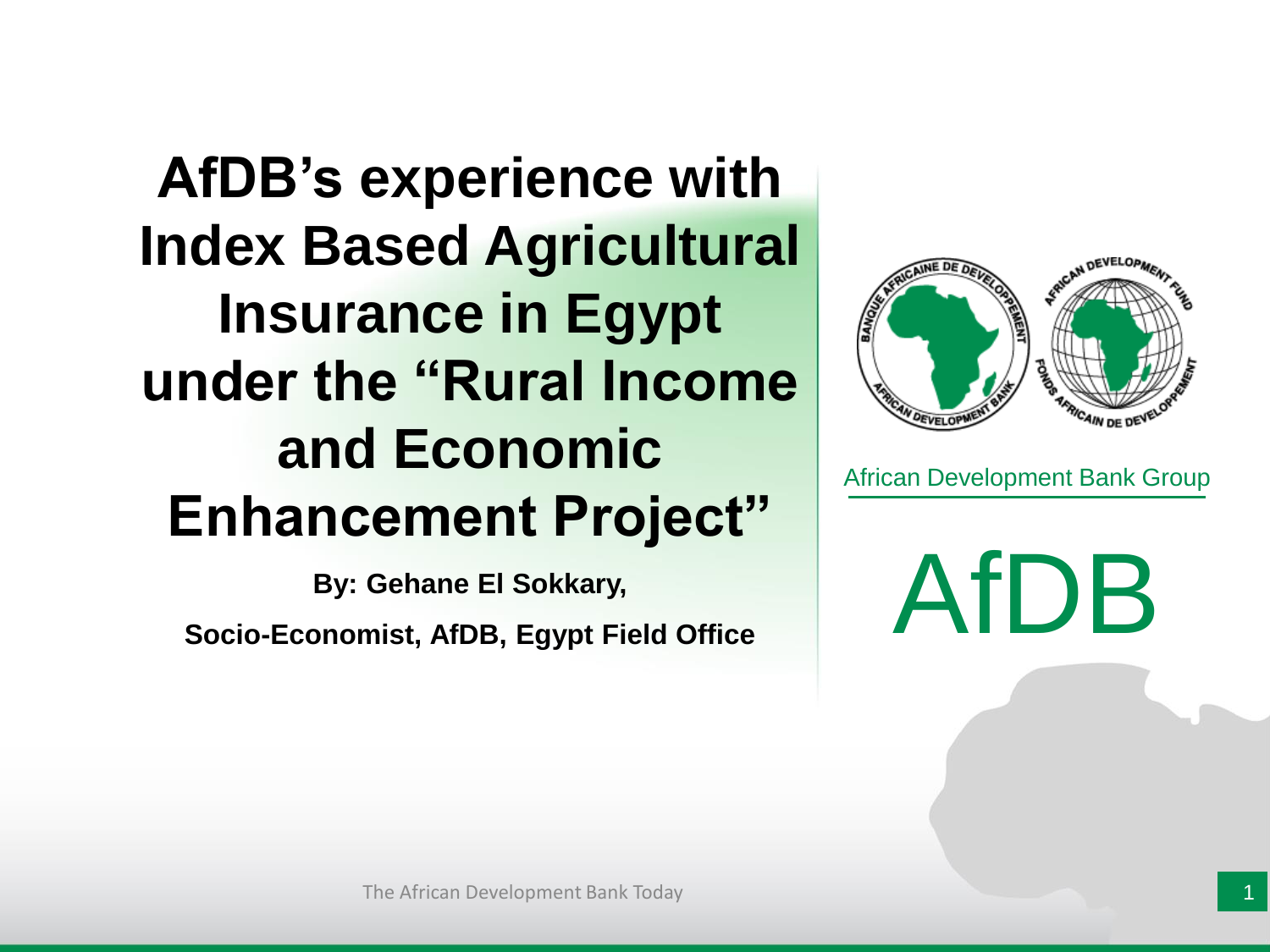## **The Importance of Agriculture in Egypt**

#### **A) Lead Sector in Egypt:**

- Food security  $-$  provides for staple items
- Employment employs around 30% of the labor force
- Exports particularly fruits and vegetables to Europe
- Provision of raw material for some industries cotton, agro-processing
- Represents 14.1% of GDP

#### **B) Characteristics of Agricultural Sector**

- Main economic activity for rural farmers, including women
- Strong correlation with poverty reduction
	- Estimated that 1% increase agricultural GDP reduces poverty by 3%
- Old lands & New lands
- Highly fragmented (91% of landholdings is below 5 feddans, and 53.7% less than 1 feddan)
- High vulnerability
	- locust, avian influenza, water scarcity, increased temperatures, rising sea water levels,
- Important post-harvest losses
	- Over 30% in vegetables and fruits; +20% in legumes and tubers; + 10% in cereals The African Development Bank Today 2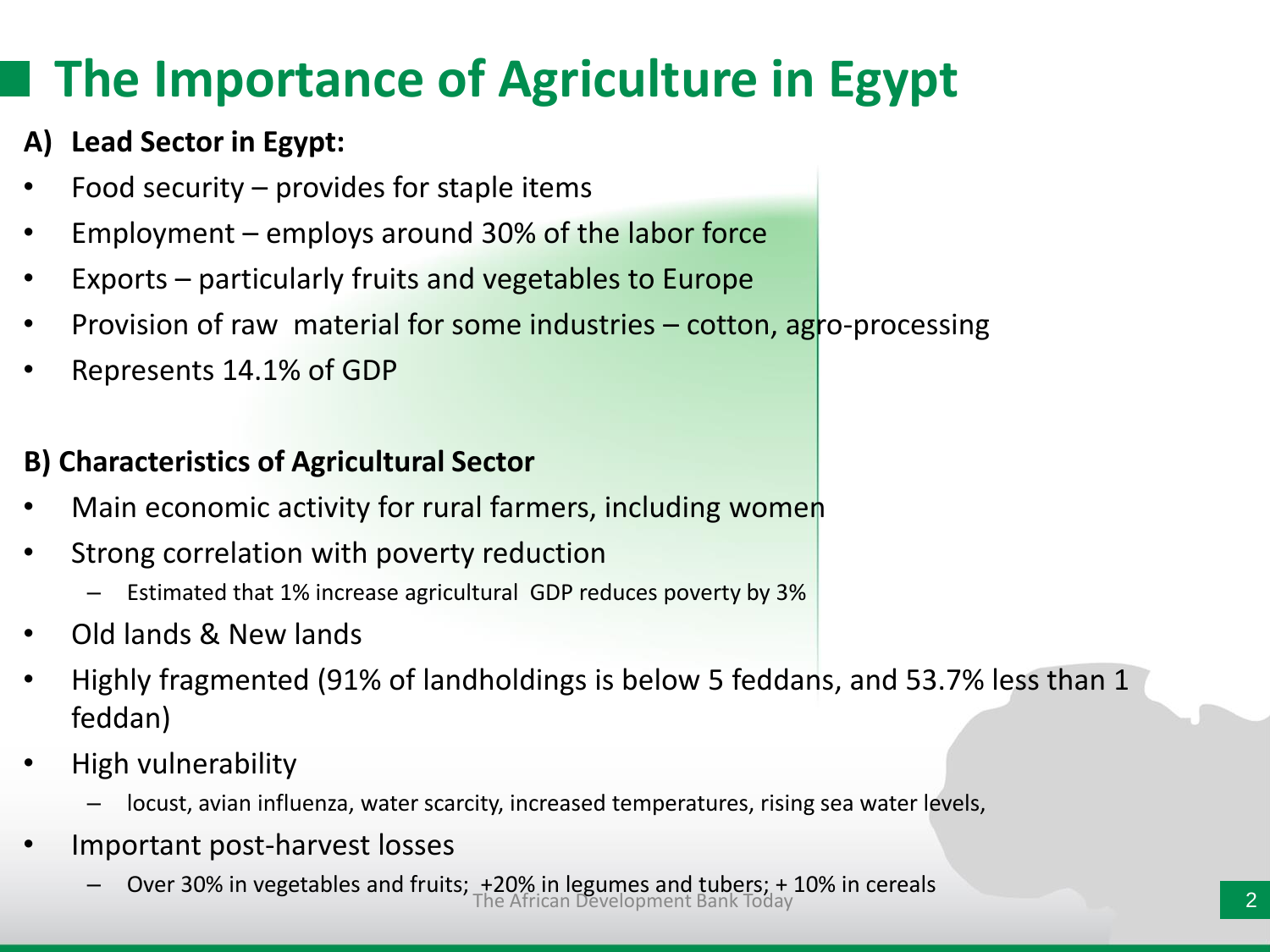#### **AfDB's "Rural Income and Economic Enhancement Project" 2010-2015**

*Objective: Improve the socio-economic livelihoods of the economically active rural smallholder farmer engaged in the production, processing and marketing of selected agricultural commodities.*

- **Project implemented by the Social Fund for Development.**
- **Two components:** 
	- **(i) Line of Credit for USD 70 Million**
	- **(ii) Technical Assistance for USD 2 Million focused on Upper Egypt: (a) Value chain development; (b) access to finance development**

*Target: Provide finance to at least 4,800 small scale agribusiness enterprises and 20,000 microenterprises, creating 60,500 jobs over 5 years; Develop capacities of SFD/PFIs in agribusiness lending.*

#### *Achievement:*

- *finance provided to over 80,000 small and micro-entrepreneurs through banks, NGOs, cooperatives and SFD's direct lending arm.*
- *Over 79,000 new jobs created. (35% to women)*
- *3 dedicated agribusiness strategies developed for National Bank of Egypt, Industrial & Development Workers Bank and the SFD*
- *Technical Assistance provided to 28 Farmer Associations (including business plans for 15 horticulture and dairy associations, of which 6 are under funding consideration)*
- *Household level training for women, and training to input suppliers, service providers, etc.*
- *Feasibility Study on Index-based crop micro-insurance (first time in Egypt)*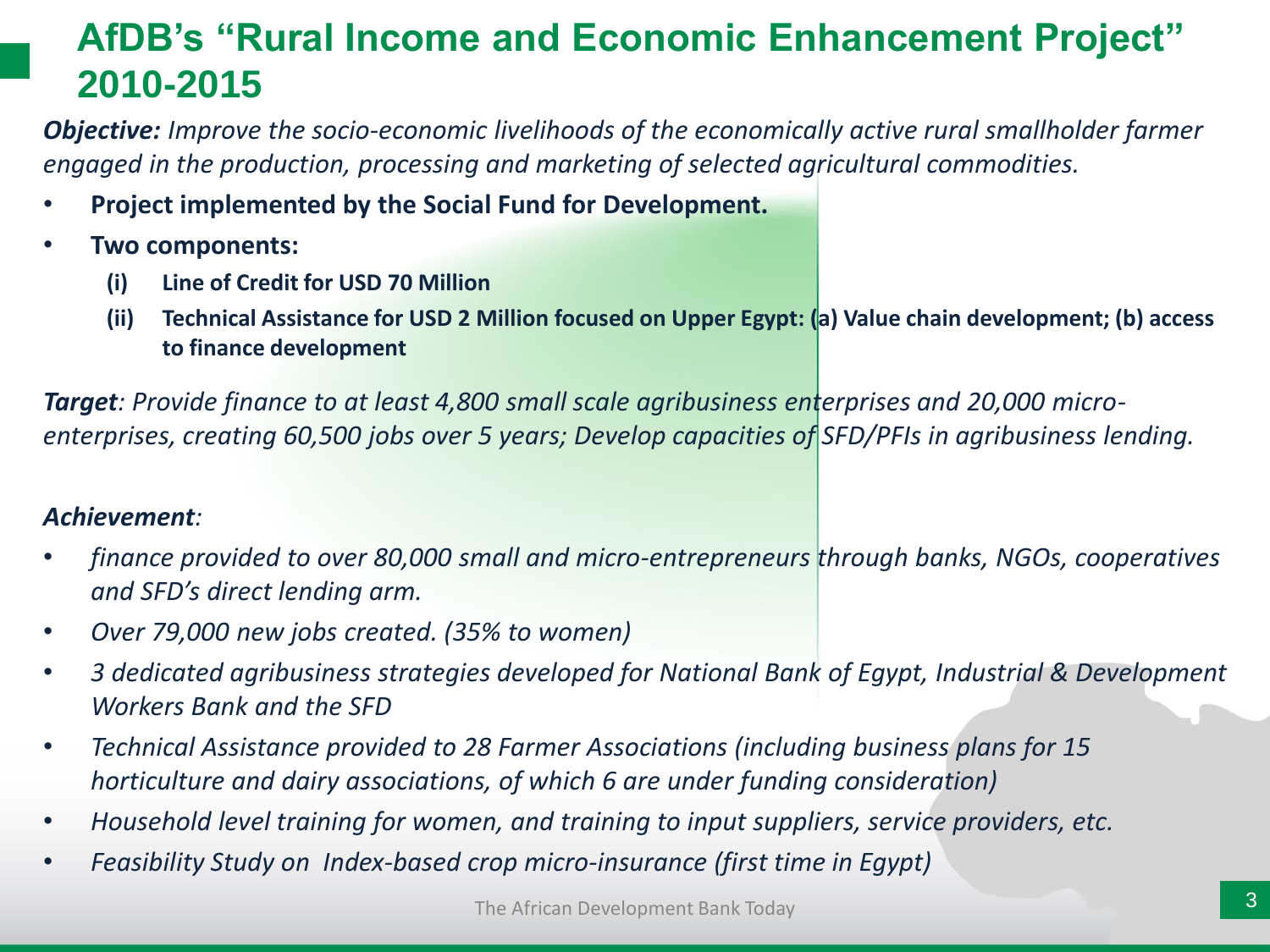### **Advantages of Index Insurance**

- Historically, small-scale farmers excluded from agricultural insurance due to:
	- High cost of assessing the claims
	- Information challenges (premiums do not cover costs of visiting farmer's plots that are fragmented)
- Index insurance overcomes this by:
	- automating settlement process,
	- not need for inspection (payouts triggered based on pre-determined parameters that are easy to measure)
- Requirments:
	- Access to large groups of farmers to build scale
	- Substantial geographic spread to diversify pooled risk
	- Insurance must work to overcome initial reluctance by small holder farmers
	- Generally packaged with another financial instrument such as a loan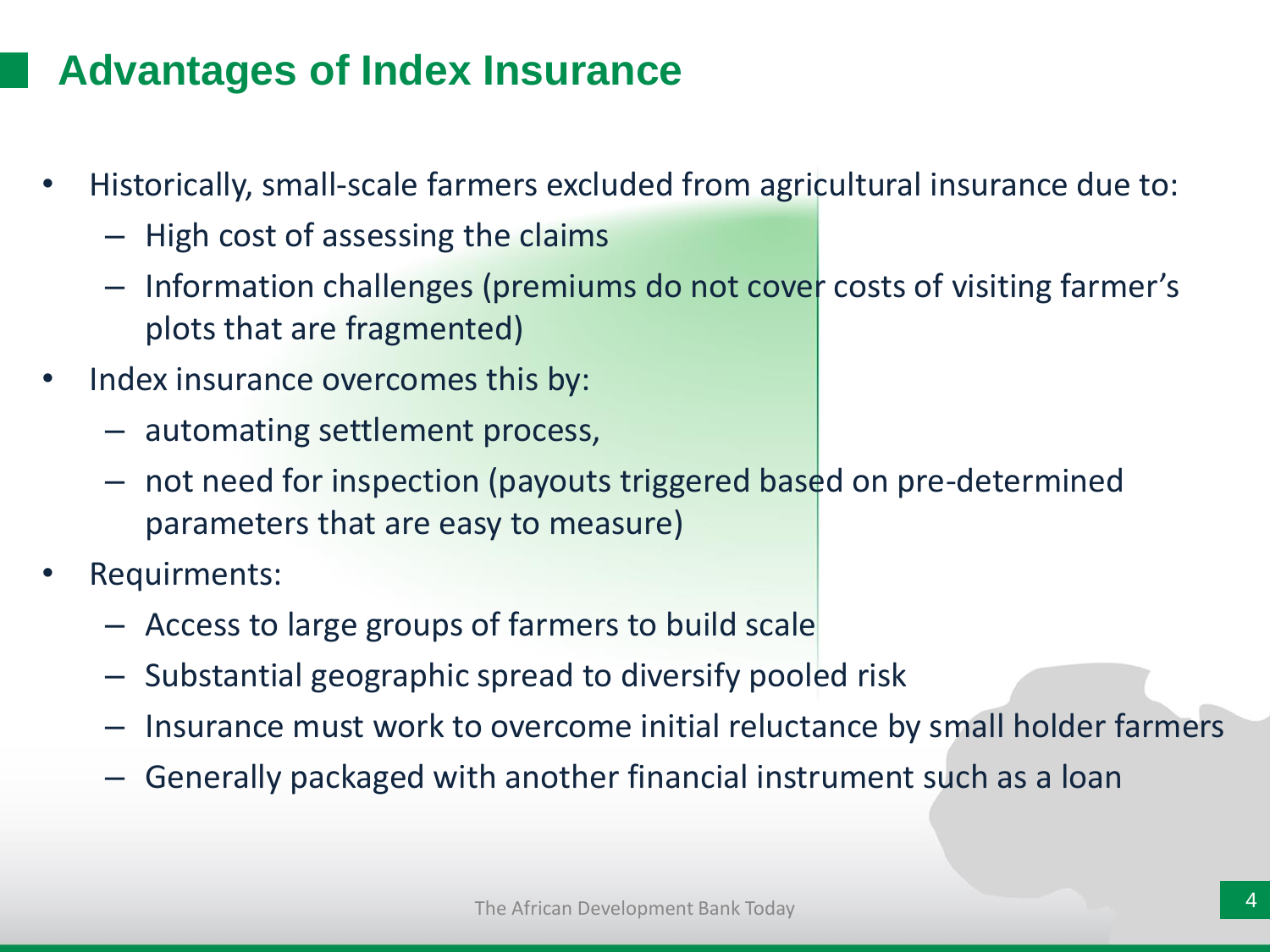### **Basic Aspects of Index Insurance**

- Design based on "weather coupons"
- Simple product that is easy to explain to smallholder farmers
- Low amounts are insured
- Co-payment is a fixed amount
- Parameters defining co-payment include:
	- Index
	- Coverage period
	- Reference weather station
	- Premium
	- Payout amount
- Index must be observable/verifiable/independent
- Existence of weather and agriculture yield and production data

*The Weather Coupon buyer will receive (X amount) if the value of the (index) occurs during (coverage period) and calculated based on information (reference weather station) is smaller (or larger) than (trigger)*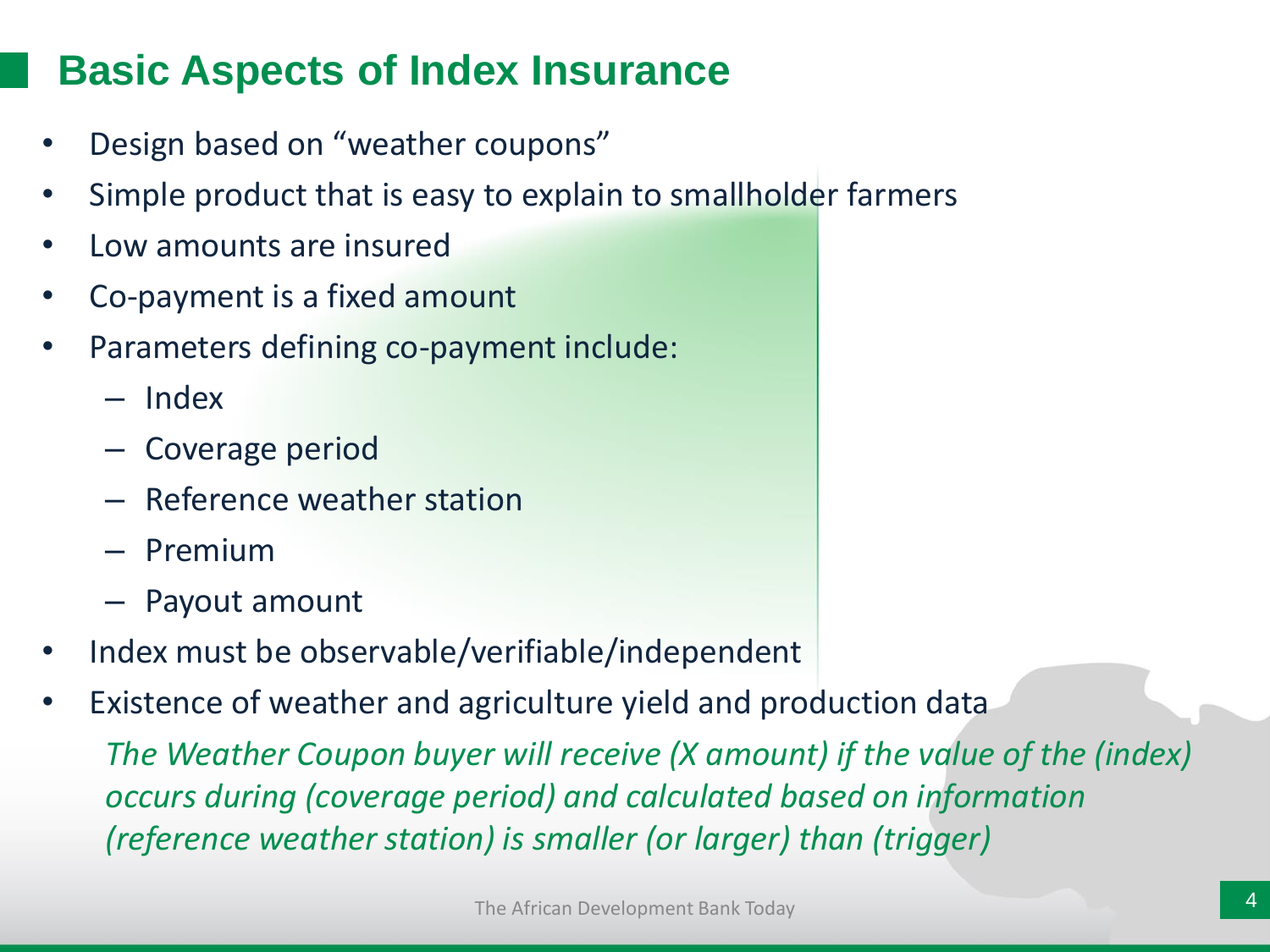#### **Index-based Agricultural Crop Insurance Assignment under RIEEP**

- **Feasibility study** conducted by PlanetGuarantee, in collaboration with Planetfinance and International Food Policy Research Institute (IFPRI).
- **Focus area:** Minya governorate.
- **Crops**: Tomato and Potato
	- Grown by majority of smallholders
	- Value chains relatively developed
- **Following consultations and focus group discussions, risks identified included:**
	- Unpredictable Price fluctuations "crazy tomatoes"
	- Pests & diseases due to high cost of pest contral and limited awareness on BP for pesticide usage
	- Powerful traders/middlemen
	- Weather risks
- **Stakeholder interest:**
	- International Reinsurer
	- 3 local insurance companies
	- 3 financial intermediaries (banks and an NGO)
	- A union of producers for the awareness raising.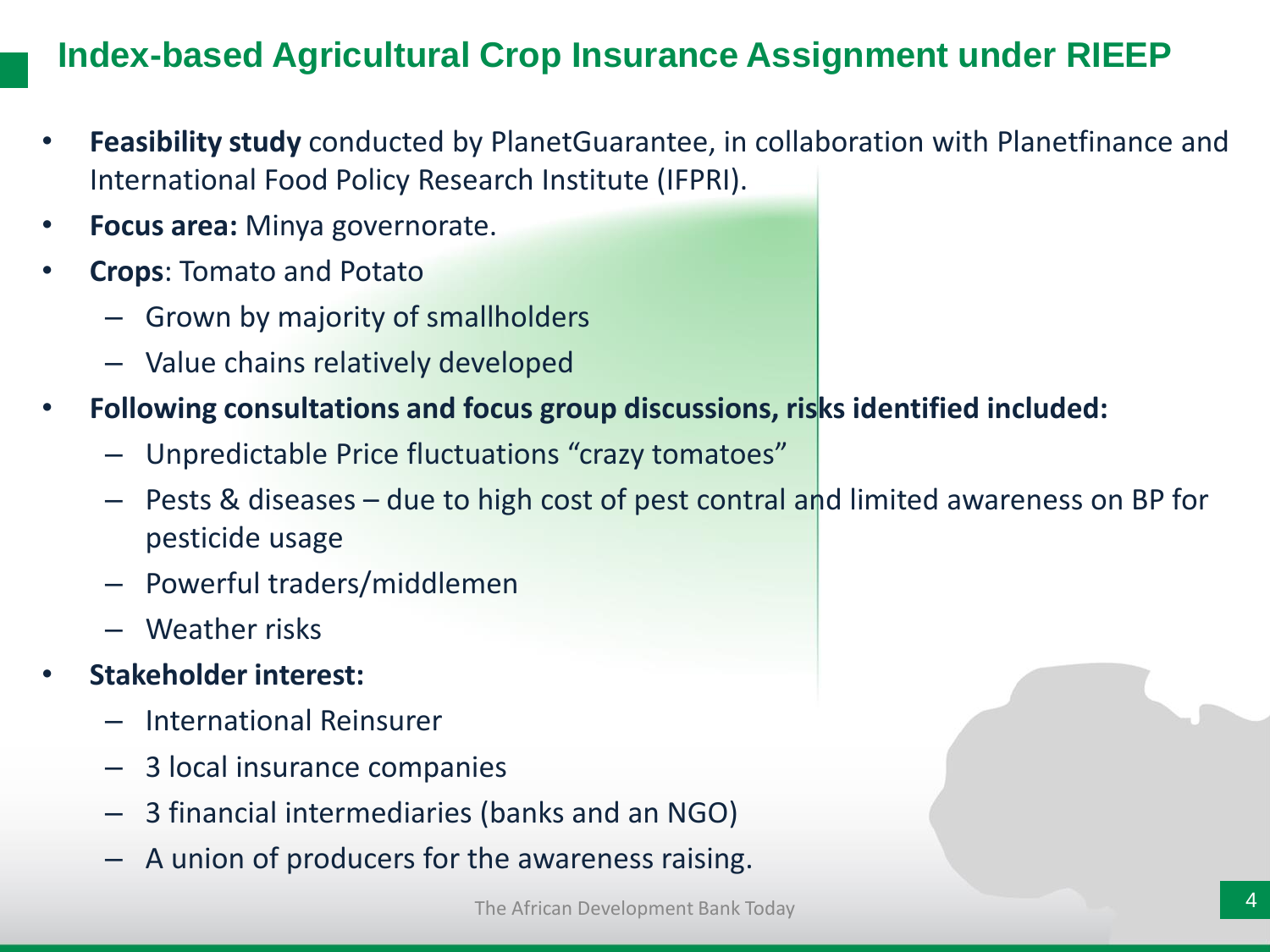# Despite the interest and efforts exterted, the index was not able to be completed

The African Development Bank Today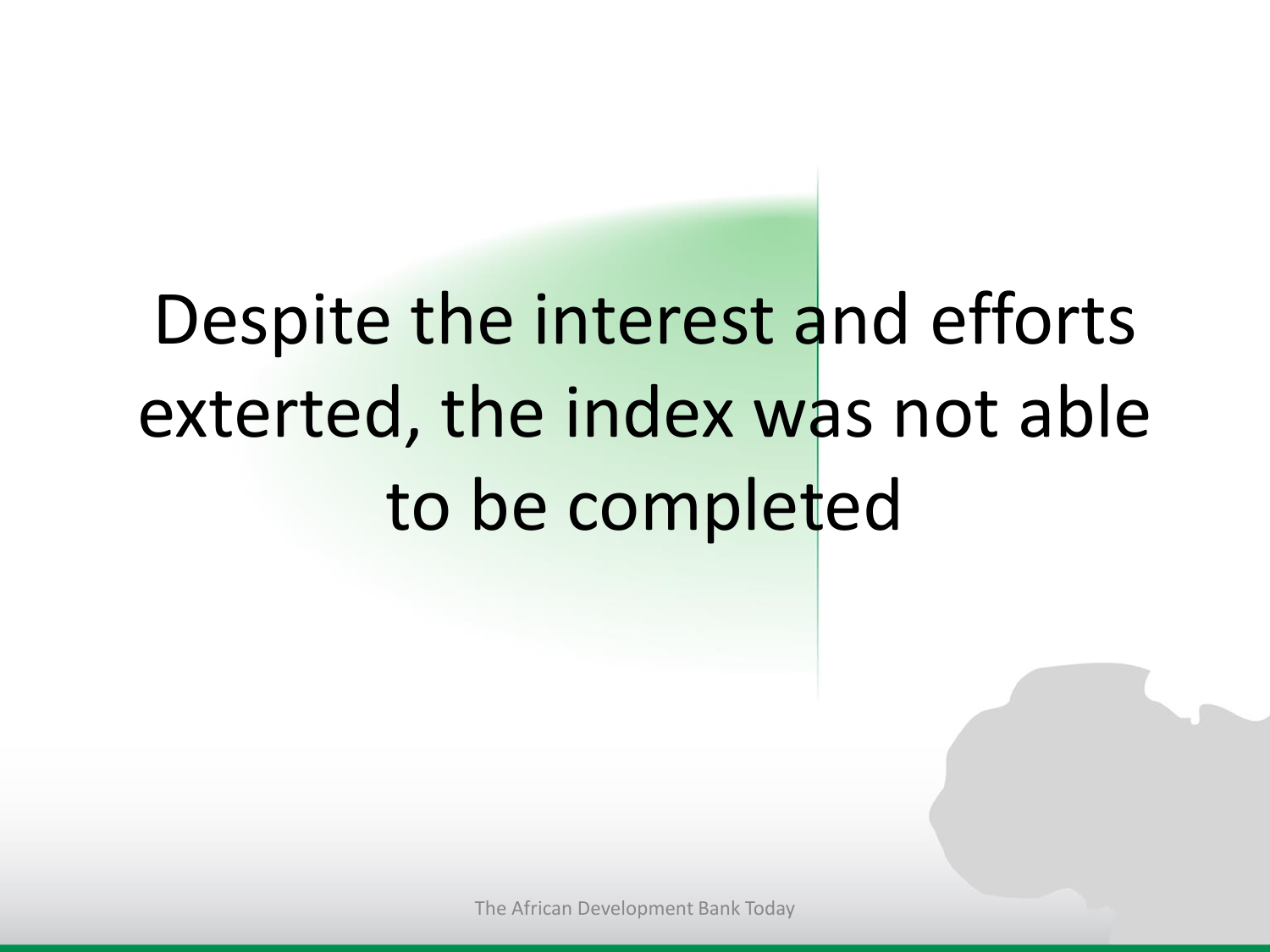## **Some of Main Challenges Encountered that Need to be Addressed**

Technical Challenges:

- Weather data for past 30 years was unavailable.
- Weather stations were few and many were not operational.

Legal Challenges:

- Unclear legislation and regulatory framework Institutional Challenge:
- Little commitment to champion this initiative Social Challenges:
- Strong sense of mistrust among farmers.
- Small numbers of farmers interested
- Limited awareness/knowledge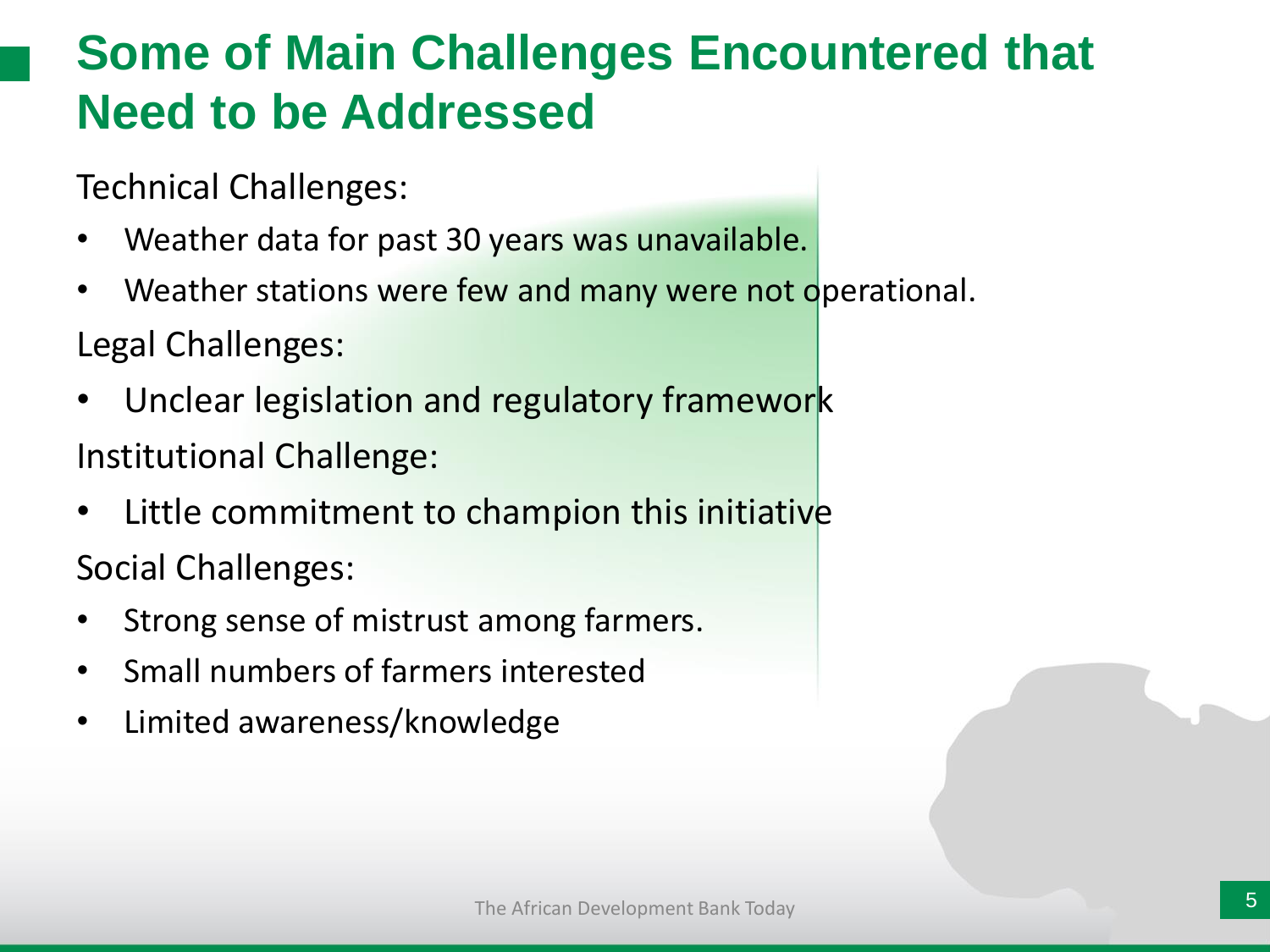## **Proposed Way Forward**

- Stakeholders and dedicated Donor group to discuss gaps/needs for agricultural micro-insurance, including technical, legislative and institutional challenges.
- Interest of financial intermediaries and insurance providers to be firmed up.
- Feasibility study to be completed and piloted for testing purposes.
- Awareness and communication campaign to be designed and launched in pilot area to solve social challenges.

On May 25, 2016 the African Development Bank and the Africa Risk Capacity signed an MoU to enable African Countries to respond to extreme weather events and natural disasters. Index based insurance is one of the tools that will be supported.